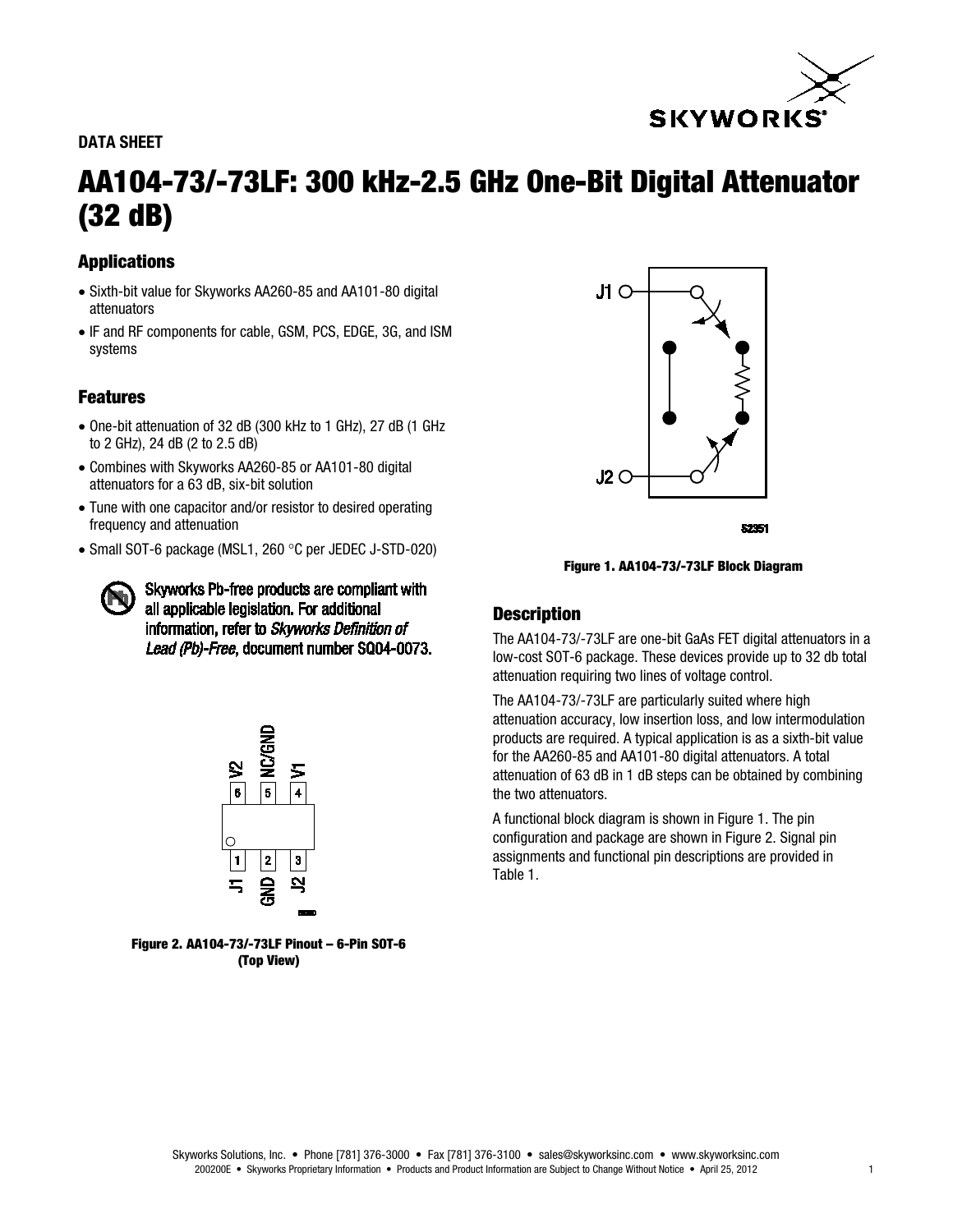#### DATA SHEET • AA104-73/-73LF 1-BIT DIGITAL ATTENUATOR

| Pin# | <b>Name</b> | <b>Description</b>                       | Pin# | <b>Name</b>    | <b>Description</b>    |
|------|-------------|------------------------------------------|------|----------------|-----------------------|
|      | JI          | RF port. Must be DC blocked.             |      | V1             | DC control bias       |
|      | GND         | RF ground. Must be AC-coupled to ground. |      | NC/GND         | No connect or ground. |
|      | J2          | RF port. Must be DC blocked.             | 6    | V <sub>2</sub> | DC control bias       |

#### Table 1. AA104-73/-73LF Signal Descriptions

### Table 2. AA104-73/-73LF Absolute Maximum Ratings

| <b>Parameter</b>      | Symbol          | <b>Minimum</b> | <b>Maximum</b>       | <b>Units</b> |
|-----------------------|-----------------|----------------|----------------------|--------------|
| RF input power        | P <sub>IN</sub> |                | 1 W > 500 MHz 0/8 V  | dBm          |
|                       |                 |                | 0.5 W @ 50 MHz 0/8 V | dBm          |
| Supply voltage        | Vs              |                | C                    |              |
| Control voltage       | <b>VCTL</b>     | $-0.2$         | $+8.0$               |              |
| Operating temperature | Top             | $-40$          | $+85$                | ∘c           |
| Storage temperature   | <b>T</b> stg    | $-65$          | $+150$               | °C           |

Note: Exposure to maximum rating conditions for extended periods may reduce device reliability. There is no damage to device with only one parameter set at the limit and all other parameters set at or below their nominal value. Exceeding any of the limits listed here may result in permanent damage to the device.

*CAUTION: Although this device is designed to be as robust as possible, Electrostatic Discharge (ESD) can damage this device. This device must be protected at all times from ESD. Static charges may easily produce potentials of several kilovolts on the human body or equipment, which can discharge without detection. Industry-standard ESD precautions should be used at all times.*

## Electrical and Mechanical Specifications

The absolute maximum ratings of the AA104-73/-73LF are provided in Table 2. Electrical specifications are provided in Tables 3, 4, 5, and 6.

Typical performance characteristics of the AA104-73/-73LF are illustrated in Figures 3 through 13.

The state of the AA104-73/-73LF is determined by the logic provided in Table 4.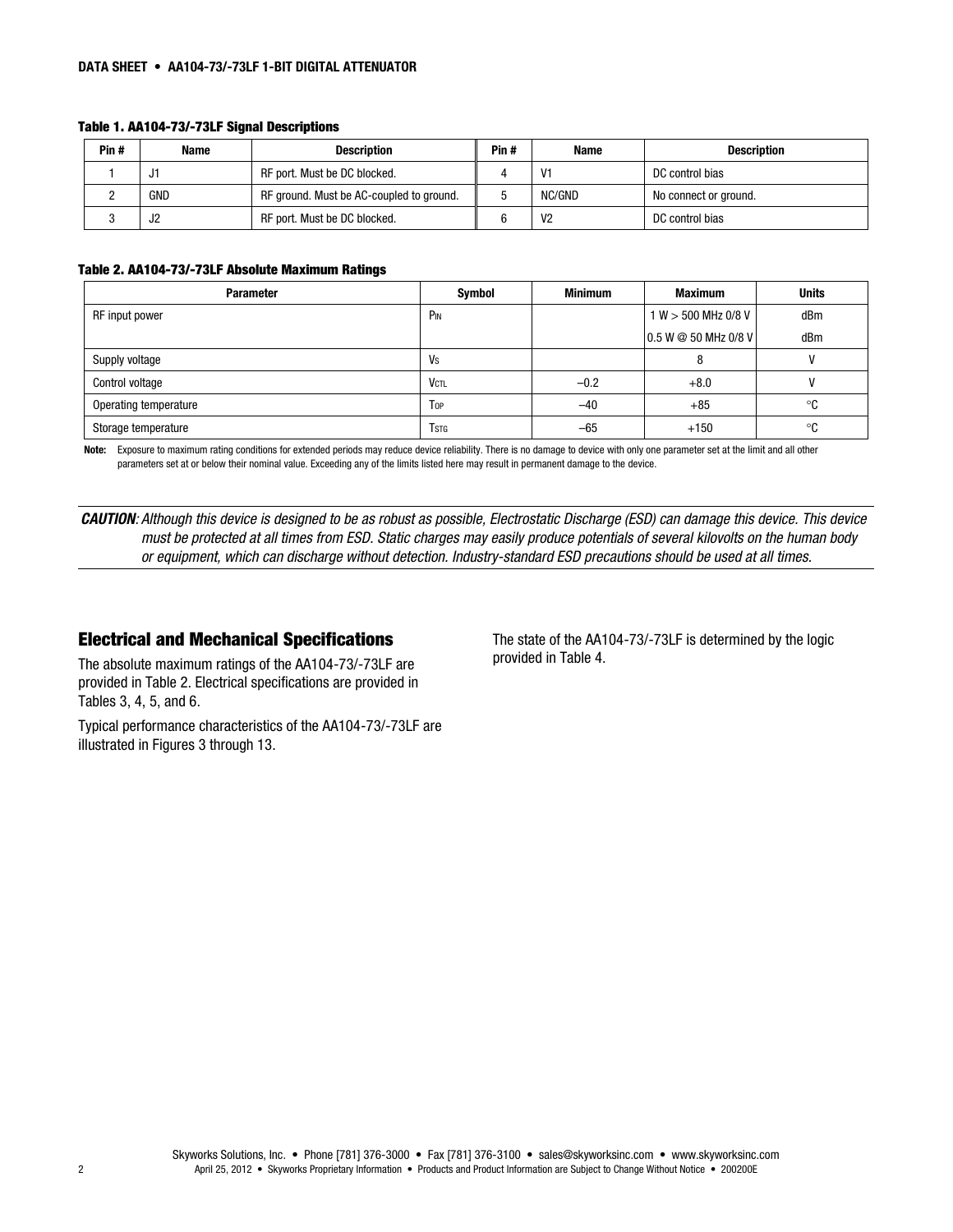| <b>Parameter</b>                                                       | <b>Symbol</b>      | <b>Test Condition (Note 2)</b>                                                              | Min                 | <b>Typical</b>                                                                                                                                                                                                       | <b>Max</b>        | <b>Units</b>               |
|------------------------------------------------------------------------|--------------------|---------------------------------------------------------------------------------------------|---------------------|----------------------------------------------------------------------------------------------------------------------------------------------------------------------------------------------------------------------|-------------------|----------------------------|
| Insertion loss                                                         | IL                 | 0.0003 to 1.0 GHz<br>1.0 to 2.0 GHz<br>2.0 to 2.5 GHz                                       |                     | 0.8<br>0.9<br>1.0                                                                                                                                                                                                    | 1.0<br>1.2<br>1.3 | dB<br>dB<br>dB             |
| Attenuation range                                                      |                    | 0.0003 to 1.0 GHz<br>1.0 to 2.0 GHz<br>2.0 to 2.3 GHz<br>2.3 to 2.5 GHz                     |                     | 32<br>27<br>24<br>23                                                                                                                                                                                                 |                   | dB<br>dB<br>dB<br>dB       |
| Attenuation accuracy (Note 3)                                          |                    | 0.0003 to 0.5 GHz<br>0.85 to 0.95 GHz<br>1.7 to 2.0 GHz<br>2.0 to 2.3 GHz<br>2.3 to 2.5 GHz |                     | $\pm$ (0.4 + 10% of attenuation setting)<br>$\pm$ (0.4 + 5% of attenuation setting)<br>$\pm$ (0.5 + 6% of attenuation setting)<br>$\pm$ (0.6 + 7% of attenuation setting)<br>$\pm$ (0.7 + 7% of attenuation setting) |                   | dB<br>dB<br>dB<br>dB<br>dB |
| Voltage Standing Wave Ratio (insertion loss<br>state) (Note 4)         | <b>VSWR</b>        | 0.0003 to 2.5 GHz                                                                           |                     | 1.2:1                                                                                                                                                                                                                | 1.5:1             |                            |
| Voltage Standing Wave Ratio (attenuation<br>state) (Note 4)            | <b>VSWR</b>        | 0.0003 to 2.5 GHz                                                                           |                     | 1.5:1                                                                                                                                                                                                                | 2.0:1             | $\overline{\phantom{0}}$   |
| Switching characteristics:<br>Rise/fall<br>On/off<br>Video feedthrough |                    | 10/90% or 90/10% RF<br>50% VCTL to 90/10% RF<br>$T_{RISE} = 1$ ns,<br>bandwidth $=$ 500 MHz |                     | 50<br>100<br>25                                                                                                                                                                                                      |                   | ns<br>ns<br>mV             |
| 1 dB Input Compression Point                                           | IP1dB              | $0.5$ to 2.5 GHz, $V$ HIGH = 3 V<br>$0.5$ to 2.5 GHz, VHIGH = 5 V                           | $+14$<br>$+18$      | $+21$<br>$+23$                                                                                                                                                                                                       |                   | dBm<br>dBm                 |
| 3rd Order Input Intercept Point                                        | IIP <sub>3</sub>   | For two-tone input,<br>$P_{IN} = +10$ dBm/tone.<br>0.5 to 2.5 GHz<br>$VHIGH = 3 V$          | $+36$               | $+41$                                                                                                                                                                                                                |                   | dBm                        |
|                                                                        |                    | $VHIGH = 5 V$                                                                               | $+38$               | $+44$                                                                                                                                                                                                                |                   | dBm                        |
| Control voltages                                                       | <b>VCTL</b>        | $V_{\text{CTL}} = V_{\text{LOW}}$<br>$VctL = VHIGH$                                         | $\mathbf{0}$<br>3.0 |                                                                                                                                                                                                                      | 0.2<br>5.0        | V<br>v                     |
| Control port current                                                   | $I$ <sub>CTL</sub> | $V_{\text{CTL}} = V_{\text{LOW}}$<br>$V_{\text{CTL}} = 3 V$<br>$V_{\text{CTL}} = 5 V$       |                     |                                                                                                                                                                                                                      | 20<br>100<br>200  | μA<br>μA<br>μA             |

Table 3. AA104-73/-73LF Electrical Specifications (Note 1) (Vcn. = 0/3 V and 0/5 V, Top = -40 °C to +85 °C, Characteristic Impedance [Zo] = 50  $\Omega$ , Unless Otherwise Noted)

Note 1: Performance is guaranteed only under the conditions listed in this Table.

Note 2: Operates to 300 kHz when controlled with negative voltage. Bypass capacitor not required.

Note 3: Attenuation value set by bypass capacitor. Attenuation referenced to insertion loss.

Note 4: Input/output and in band.

#### Table 4. Compression Point vs Voltage and Temperature

| <b>Control Voltage</b><br>(V) | <b>Temperature</b><br>(°C) | 1 dB Compression Insertion Loss<br>State (dBm) | 1 dB Compression 32 dB State<br>(dBm) |
|-------------------------------|----------------------------|------------------------------------------------|---------------------------------------|
|                               | $-40$                      | $+21$                                          | $+16.5$                               |
|                               | $+25$                      | $+21$                                          | $+15.0$                               |
|                               | $+85$                      | $+21$                                          | $+14.0$                               |
|                               | $-40$                      | $+22$                                          | $+22.5$                               |
|                               | $+25$                      | $+22$                                          | $+22.5$                               |
|                               | $+85$                      | $+22$                                          | $+22.5$                               |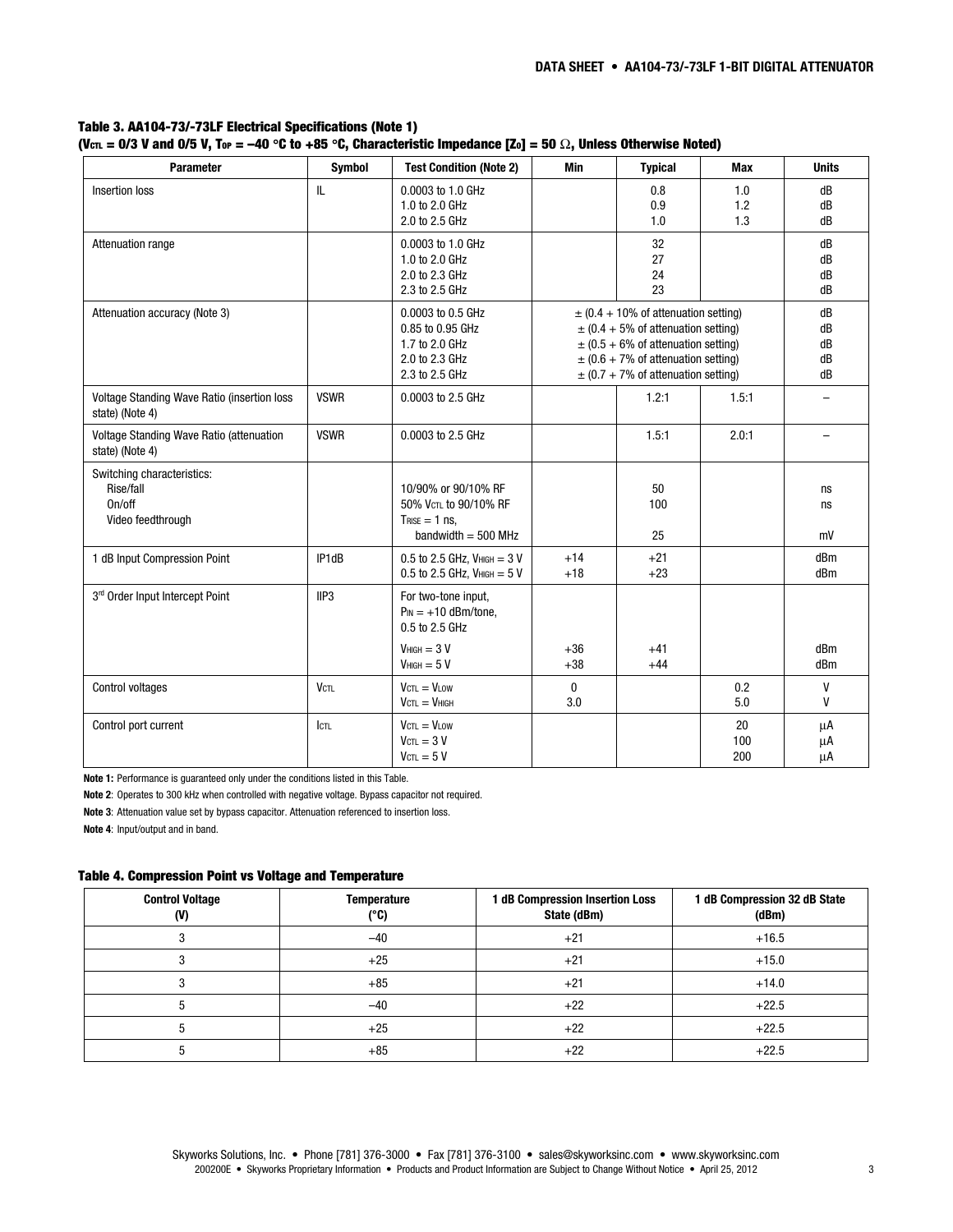### Table 5. IIP3 vs Voltage and Temperature

| <b>Control Voltage</b><br>(V) | <b>Temperature</b><br>(°C) | IIP3 @ +10 dBm, Each Tone<br>(dBm) |
|-------------------------------|----------------------------|------------------------------------|
|                               | $-40$                      | $+41$                              |
|                               | $+25$                      | $+42$                              |
|                               | $+85$                      | $+40$                              |
|                               | $-40$                      | $+43$                              |
|                               | $+25$                      | $+44$                              |
|                               | $+85$                      | $+42$                              |

Two-tone input power: +10 dBm each tone.

Tone frequencies: 500 and 501 MHz.

#### Table 6. AA104-73/-73LF Truth Table

| Attenuation, J1 to J2 | V1<br>(Pin 4) | V2<br>(Pin 6) |
|-----------------------|---------------|---------------|
| Insertion loss        | <b>VHIGH</b>  |               |
| 32 dB                 | л.            | <b>VHIGH</b>  |

Note:  $V$ HIGH =  $+3$  V to  $+5$  V

All other conditions not recommended.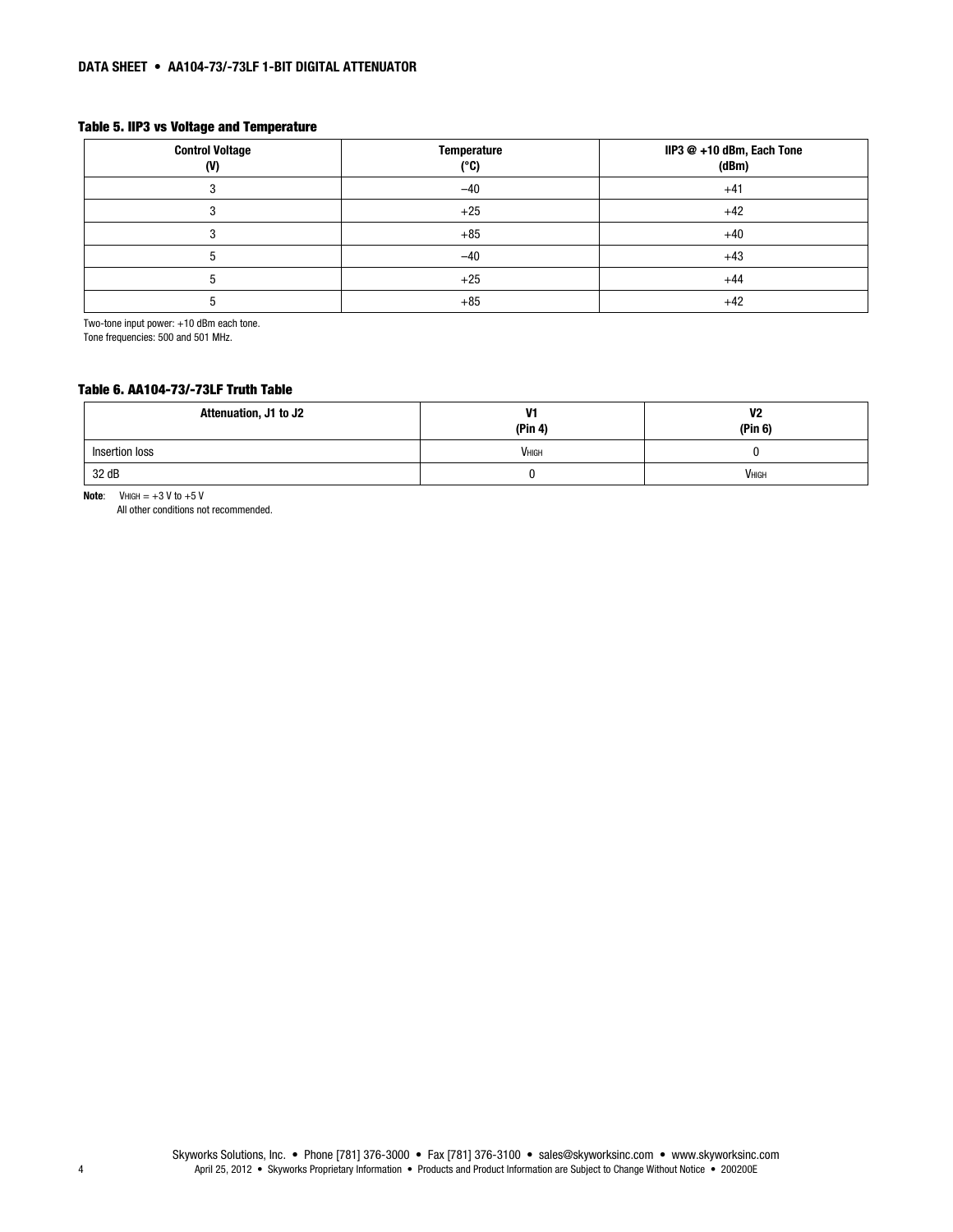## Typical Performance Characteristics

(V<sub>CTL</sub> = 0/5 V, T<sub>OP</sub> = -40 °C to +25 °C, Bypass Capacitor = 12 pF, Blocking Capacitor = 47 pF, Unless Otherwise Noted)



Figure 3. Insertion Loss vs Frequency



Figure 5. VSWR vs Frequency (Insertion Loss State)







Figure 4. 32 dB State vs Frequency



Figure 6. VSWR vs Frequency (32 dB State)



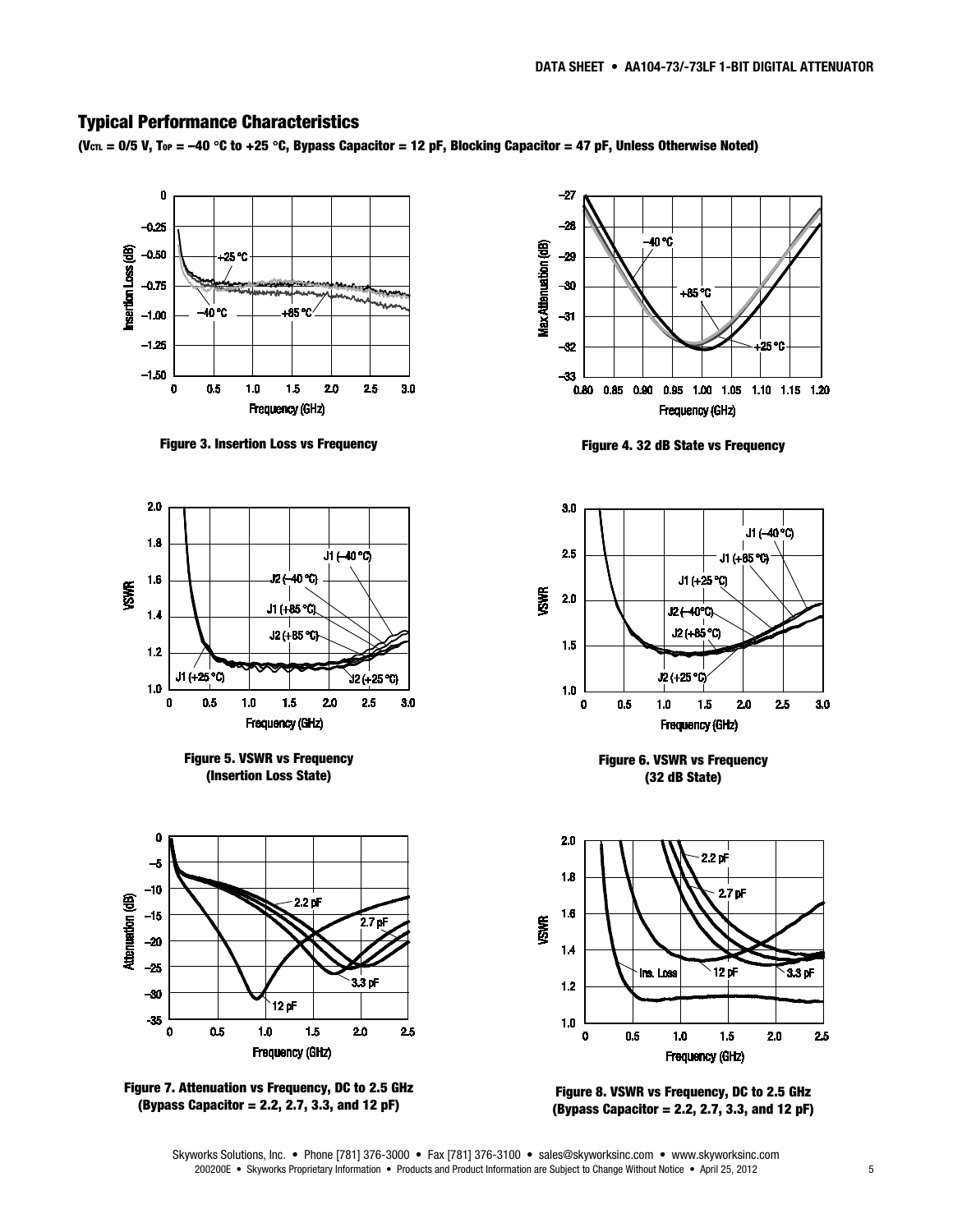

Figure 9. Attenuation vs Frequency, 1.5 to 2.5 GHz (Bypass Capacitor = 2.2, 2.7, and 3.3  $pF$ )







Figure 13. VSWR vs Frequency (20 dB State)



Figure 10. VSWR vs Frequency, DC to 0.5 GHz (Bypass Capacitor = 220, 1000, and 1500 pF)



Figure 12. 20 dB State vs Frequency (Bypass Capacitor = 100 pF, Blocking Capacitor = 220 pF, Bypass Resistor = 15  $\Omega$ )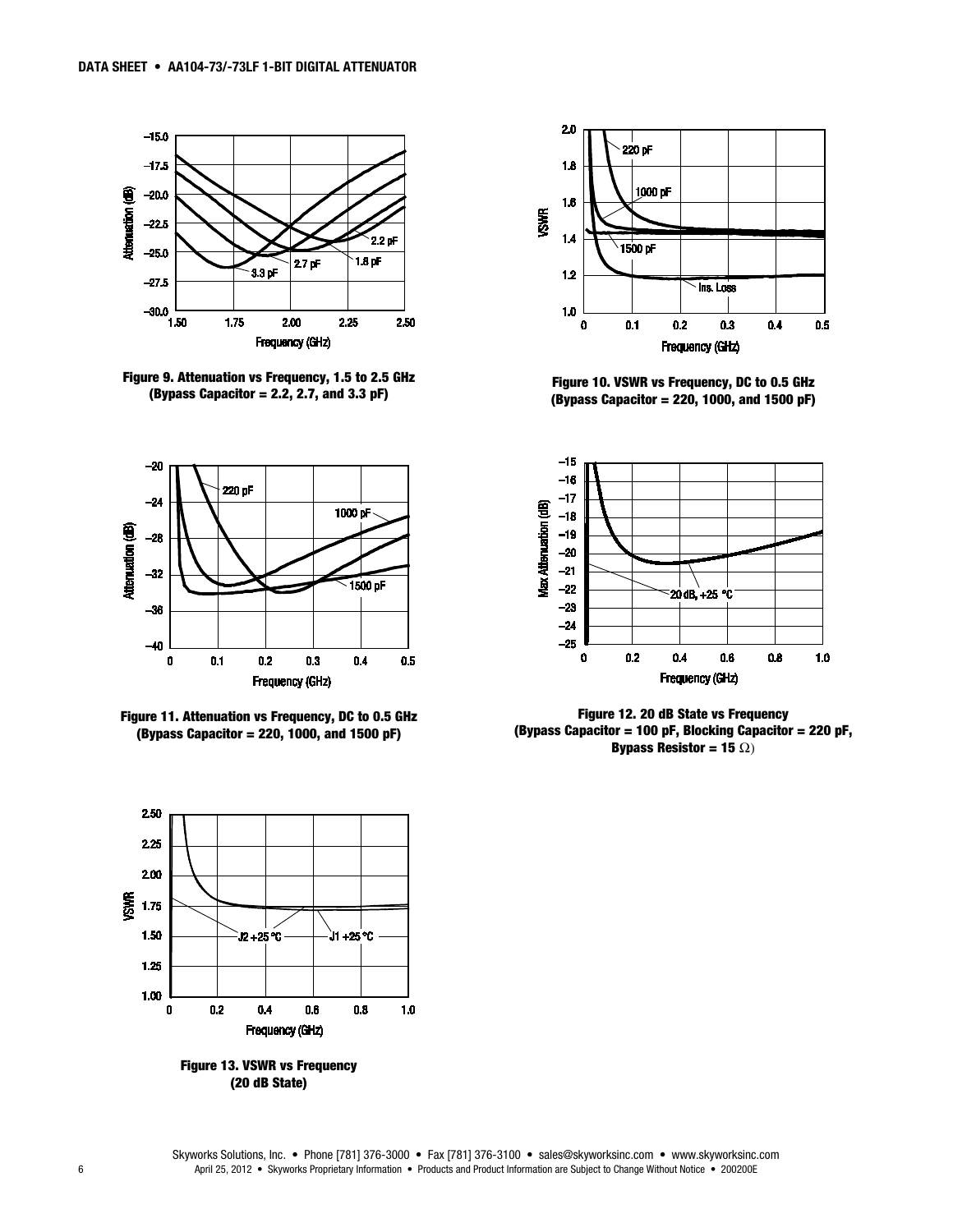## Evaluation Board Description

The AA104-73/-73LF Evaluation Board is used to test the performance of the AA104-73/-73LF digital attenuator. An Evaluation Board schematic diagram is shown in Figure 14.

Table 7 provides a list of the blocking and bypass capacitor values that are used to produce operating frequencies between 0.015 and 2.5 GHz.

For 6-bit attenuator requirements, refer to the following Skyworks Application Notes:

*Six-Bit, 63 dB IF Digital Attenuator Solution, 1-500 MHz* (document #200622)

*Six-Bit, 63 dB RF Digital Attenuator Solution, 500-2000 MHz* (document #200623)

## Package and Handling Information

Instructions on the shipping container label regarding exposure to moisture after the container seal is broken must be followed. Otherwise, problems related to moisture absorption may occur when the part is subjected to high temperature during solder assembly.

THE AA104-73/-73LF is rated to Moisture Sensitivity Level 1 (MSL1) at 260 °C. It can be used for lead or lead-free soldering. For additional information, refer to the Skyworks Application Note, *Solder Reflow Information*, document number 200164.

Care must be taken when attaching this product, whether it is done manually or in a production solder reflow environment. Production quantities of this product are shipped in a standard tape and reel format.

## Package Dimensions

Package dimensions for the 6-pin SOT-6 are shown in Figure 15, and tape and reel dimensions are provided in Figure 16.





Figure 14. AA104-73/-73LF Evaluation Board Schematic Diagram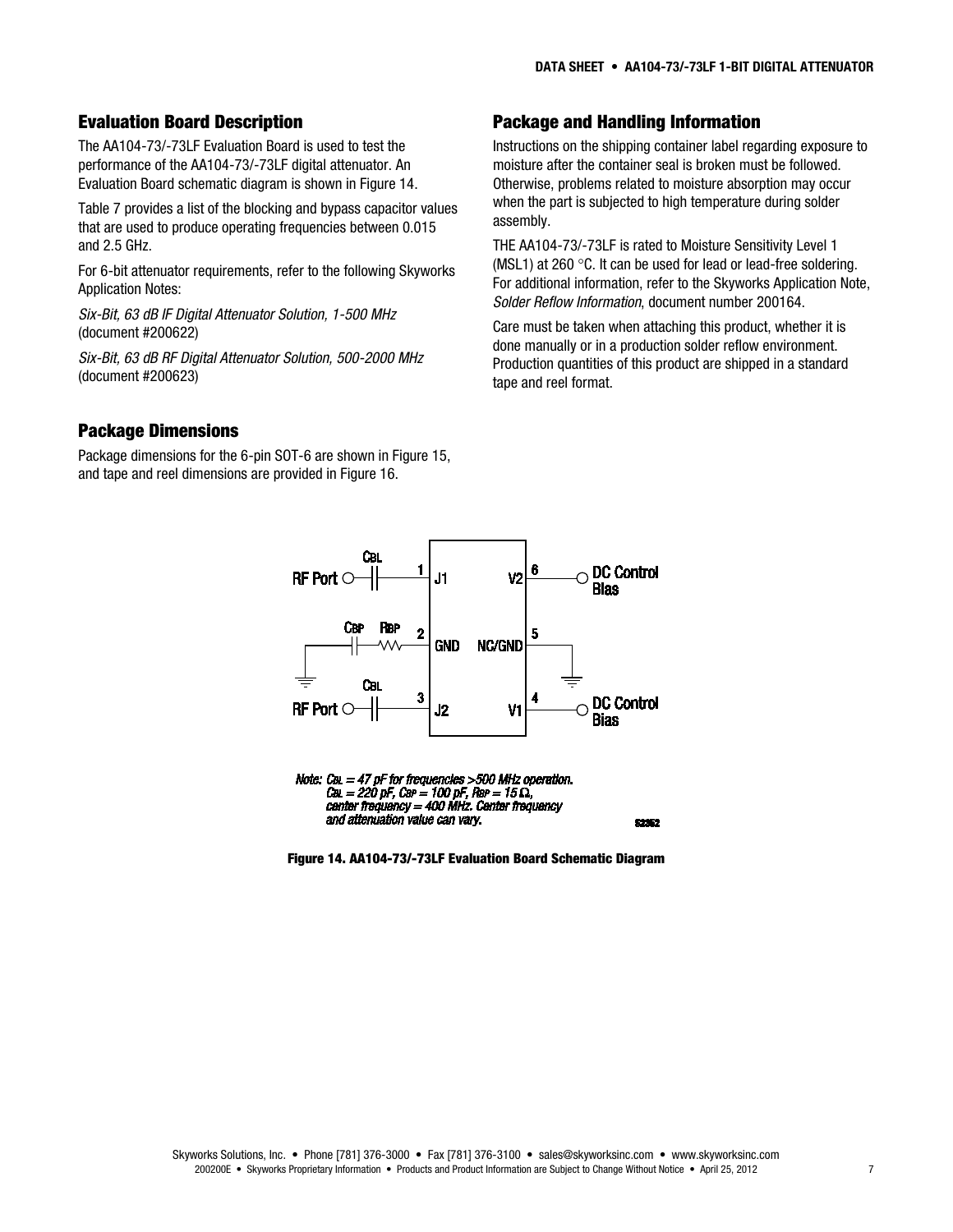

#### Notes:

- 
- Notes:<br>
1. Dimensions are in inches<br>
2. Body length dimension does not include mold protrusions<br>
or gate burrs. Mold protrusions and gate must not exceed<br>
0.005 in. per end. Body width dimension does not include<br>
interlead
- 
- 
- 



Figure 15. AA104-73/-73LF 5-Pin SOT-6 Package Dimensions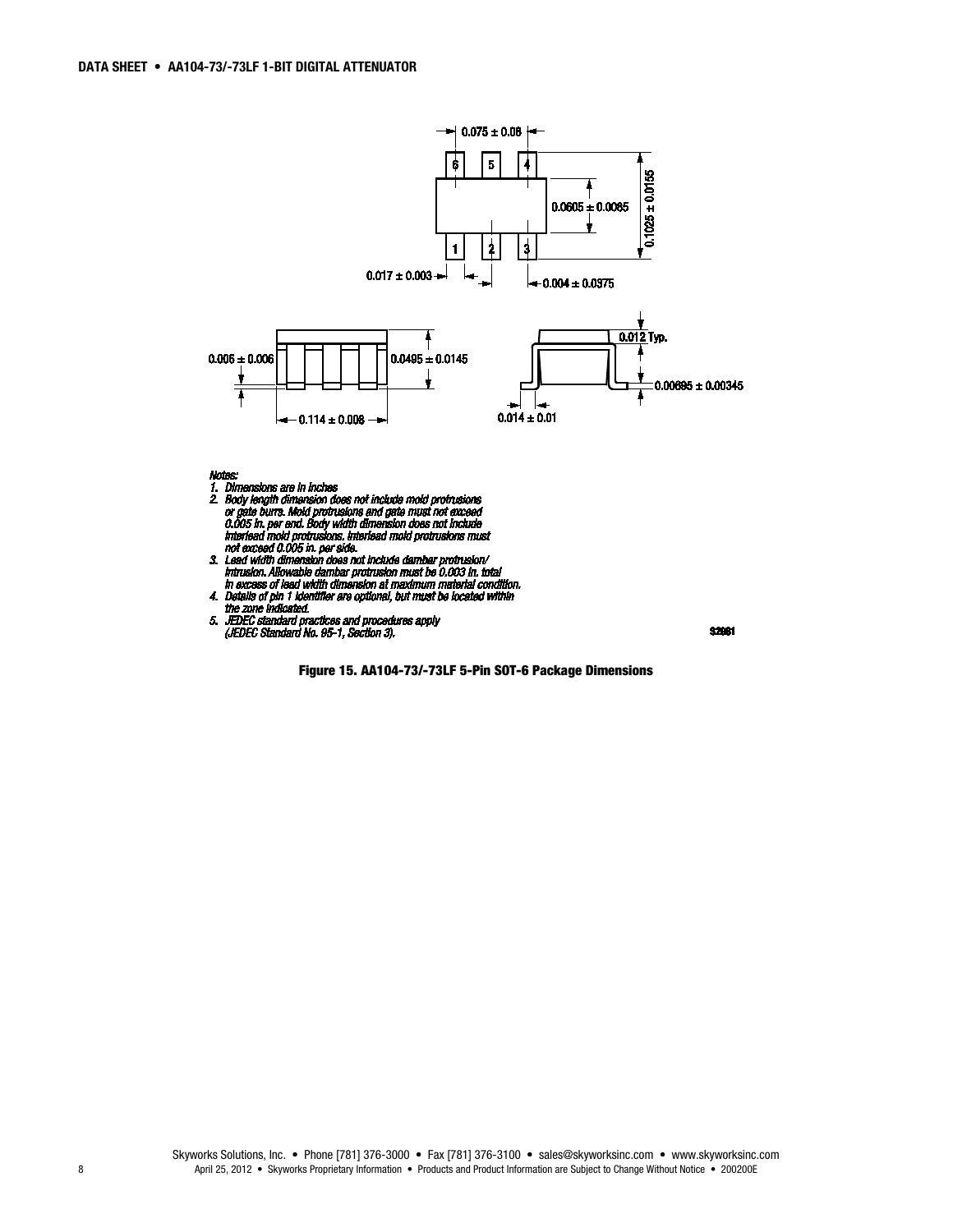

vs.<br>ndard reel quantity is 3000 pcs. юÑ

**S1681**